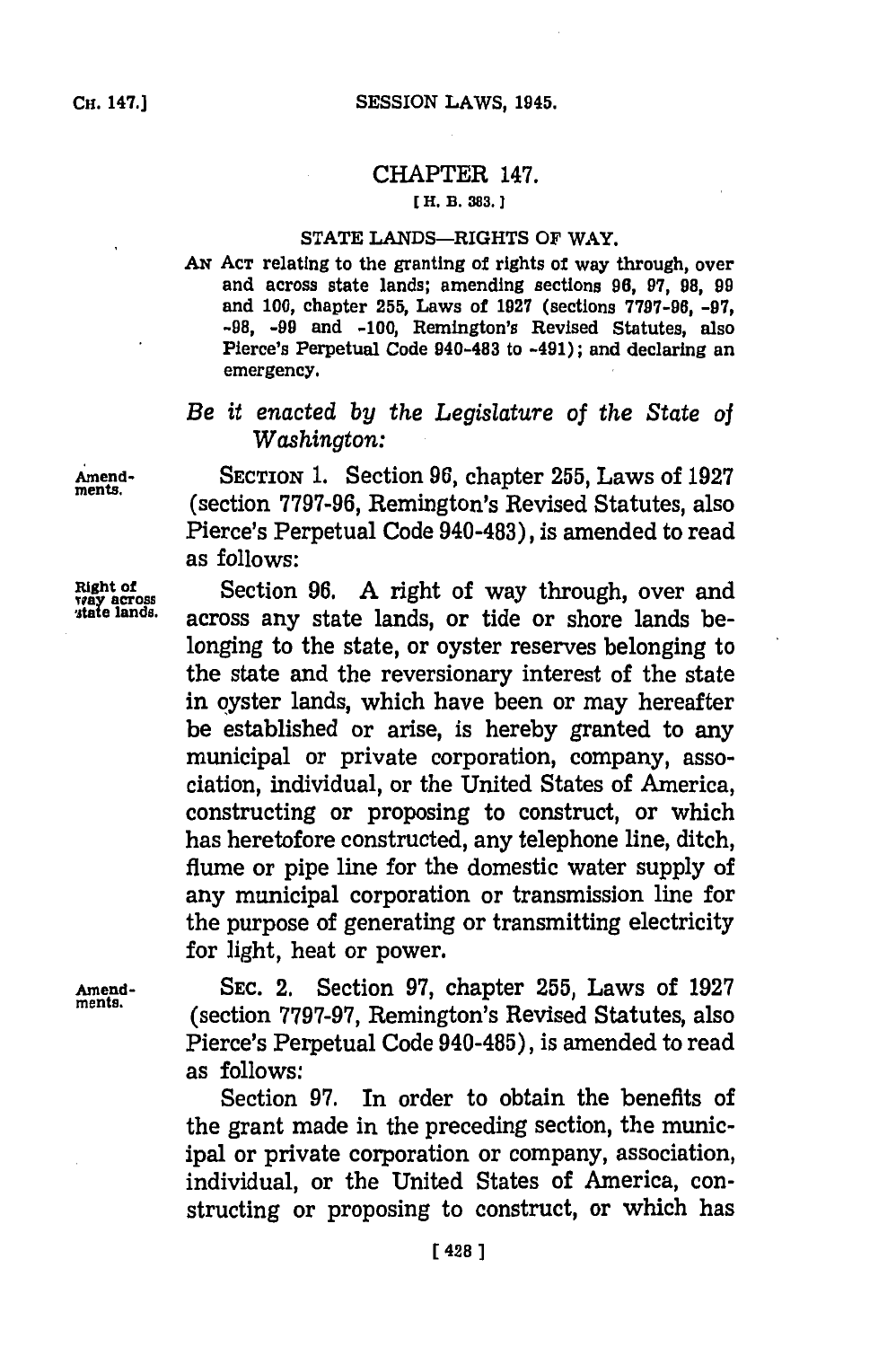heretofore constructed, such telephone line, ditch, flume, pipe line or transmission line, shall file, with the Commissioner of Public Lands a map, accompanied **by** the field notes of the survey and location night **of way across** of such telephone line, ditch, flume, pipe line or **state lands.** transmission line, and shall pay to the state as hereinafter provided the amount of the appraised value of the land, and improvements, if any, used for or included within the right of way applied for. The land within the right of way shall be limited to an amount necessary for the construction of said telephone line, ditch, flume, pipe line or transmission line sufficient for the purposes required, together with sufficient land on either side thereof for ingress and egress to maintain and repair the same, and the grant shall include the right to cut all standing timber within two hundred feet on either side of the center line of said right of way, which shall be dangerous to the operation and maintenance of the telephone line, ditch, flume, pipe line or transmission line.

**SEc. 3.** Section **98,** chapter **255,** Laws of **1927 Amend-** (section 7797-98, Remington's Revised Statutes, also Pierce's Perpetual Code 940-487), is amended to read as follows:

Section **98.** Upon the filing of the plat and field **Application.** notes, as provided in the preceding section, the land applied for and the standing timber within two hundred feet on either side of the center line of the right of way applied for, **if** any, and the improvements included in the right of way applied for, if any, shall be appraised as in the case of an application to purchase state lands. Upon full payment of the appraised value of the land applied for and of the standing timber and improvements, if any, the Commissioner of Public Lands shall issue to the applicant a certificate **of** the grant of such right of way **certificate** stating the terms and conditions thereof and shall enter the same in. the abstracts and records in his of-

**[CH.** 147.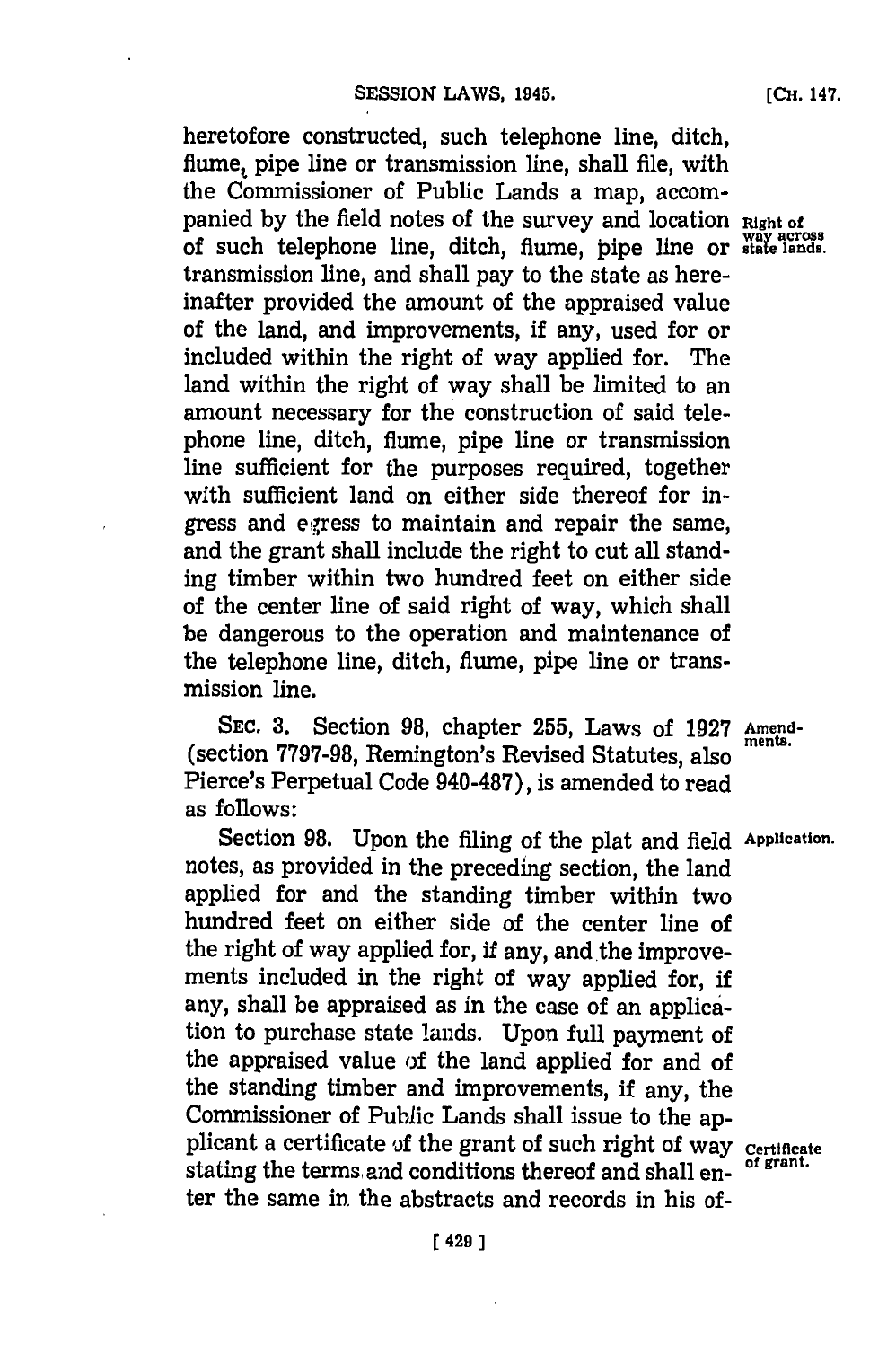**CESSION LAWS, 1945.** 

fice, and thereafter any sale or lease of the lands affected **by** such right of way shall be subject to the easement of such right of way. Should the corporation, company, association, individual, or the United States of America, securing such right of way ever abandon the use of the same for the purposes for which it was granted, the right of way shall revert to the state, or the state's grantee.

**Amend- SEC.** 4. Section **99,** chapter **255,** Laws of **<sup>1927</sup> mients.** (section 7797-99, Remington's Revised Statutes, also Pierce's Perpetual Code 940-489), is amended to read as **follows:**

Grants to Section 99. A right of way through, over and districts. across any state lands or tide or shore lands belonging to the state is hereby granted to any irrigation distict, or irrigation company duly organized under the laws of this state, and to any association, individual, or the United States of America, constructing or proposing to construct an irrigation ditch or pipe line for irrigation, or to any diking and drainage district or any diking and drainage improvement district proposing to construct a dike or drainage ditch.

**Amend- SEC. 5.** Section **100,** chapter **255,** Laws of **1927** (section **7797-100,** Remington's Revised Statutes, also Pierce's Perpetual Code 940-491), is amended to read as follows:

Irrigation Section 100. In order to obtain the benefits of district<br>applications. the grant hereinabove provided for, the irrigation the grant hereinabove provided for, the irrigation district, irrigation company, association, individual, or the United States of America, constructing or proposing to construct such irrigation ditch or pipe line for irrigation, or the diking and drainage district or diking and drainage improvement district constructing or proposing to construct any dike or drainage ditch, shall file with the Commissioner of Public Lands a map accompanied **by** the field notes of the survey and location of the proposed irrigation